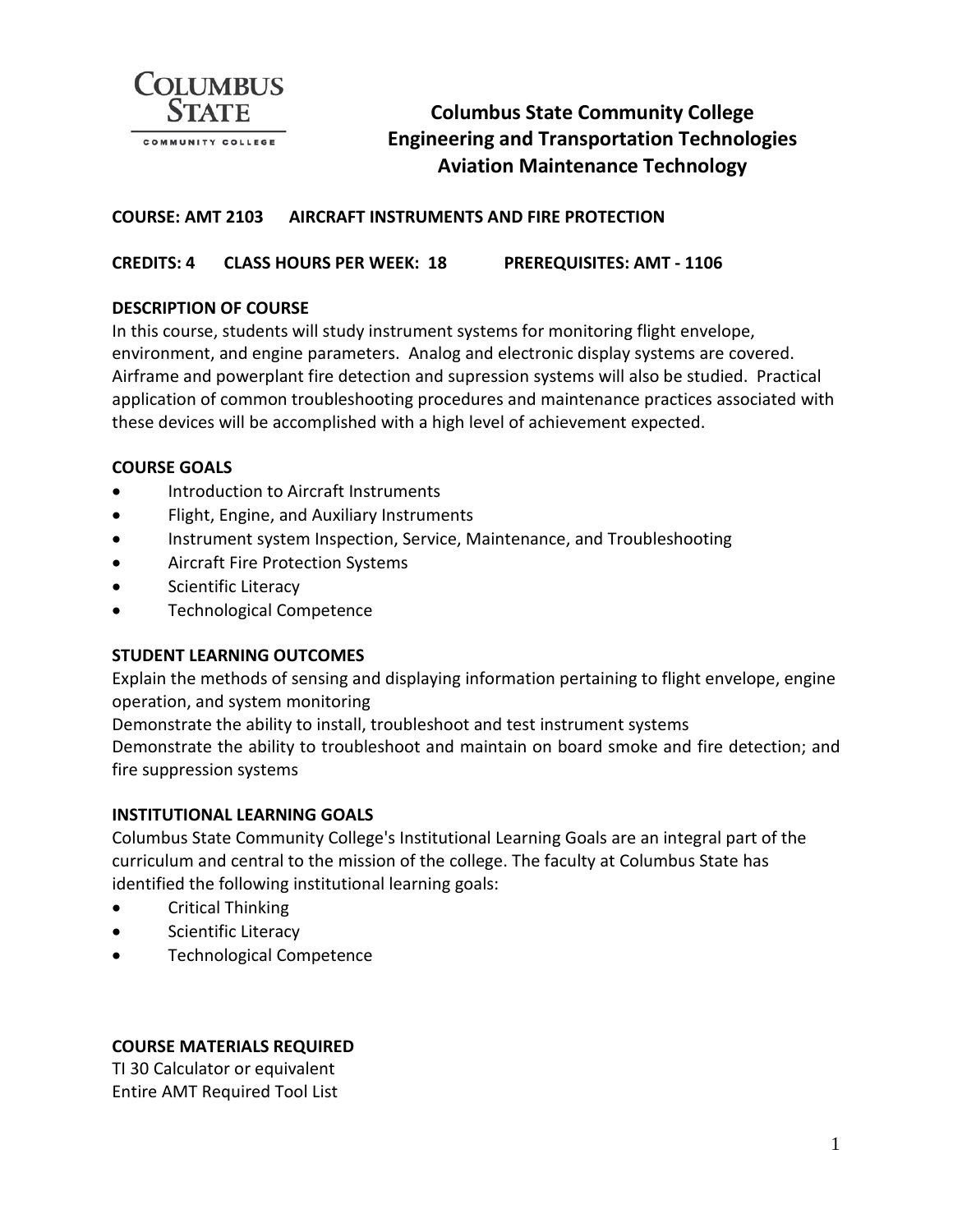## **TEXTBOOKS—REQUIRED AND OPTIONAL READINGS**

Airframe 8083-31 Vol 1 Airframe 8083-31 Vol 2 Airframe Workbook A&P Airframe Test Guide

### **AVIATION MAINTENANCE TECHNOLOGY SYLLABUS STATEMENTS**

Aviation Maintenance Technology required College Syllabus Statements on **Assessment**, **Participation and Safety**, and **Attendance** can be found at

<http://www.cscc.edu/academics/departments/aviation-maintenance/requirements.shtml> or on the College website –Search 'Aviation'; click on 'Aviation Maintenance'; click on 'Requirements' tab.

### **SPECIAL COURSE REQUIREMENTS**

Part 147 Para 147.21 (d) (3) and 147.31 (b) state that tests must be given in all subject areas and that the tests given must all be passed.As students progress through the program, they will be given subject area tests relative to the course subject areas. Students must demonstrate a 70% minimum passing score on every subject test. If a subject area test is failed, the student will be given additional opportunities to pass the subject test. All subject tests must be passed before a certificate of program completion can be issued.

FAA Subject Are Test for this course:

**III-N: Aircraft Instruments**

**V-H: Engine Instrument Systems**

## **III-T: Fire Protection Systems**

## **V-I: Engine Fire Protection Systems**

To be awarded a Certificate of Program Completion, in addition to subject area testing, the student must also:

Successfully pass each course required for the certificate. Requirements for passing each course include:

> A 70% average evaluation for graded course elements. Instructors determine the weights of course grading.

Successful completion of all required laboratory requirements of the course.

Attendance in compliance with the attendance policy.

Students can pass a course with a grade of "D", however students must have a minimum overall Grade Point Average of 2.0 (out a possible 4.0) to be awarded a certificate of completion. Courses can be repeated to improve grades.

| Grade Area | Weight | Percentage | Lab Project        | Pass | Fail |
|------------|--------|------------|--------------------|------|------|
|            |        | Earned     |                    |      |      |
| Unit Tests | 60%    |            | Flight / Auxiliary |      |      |
|            |        |            | Instrument         |      |      |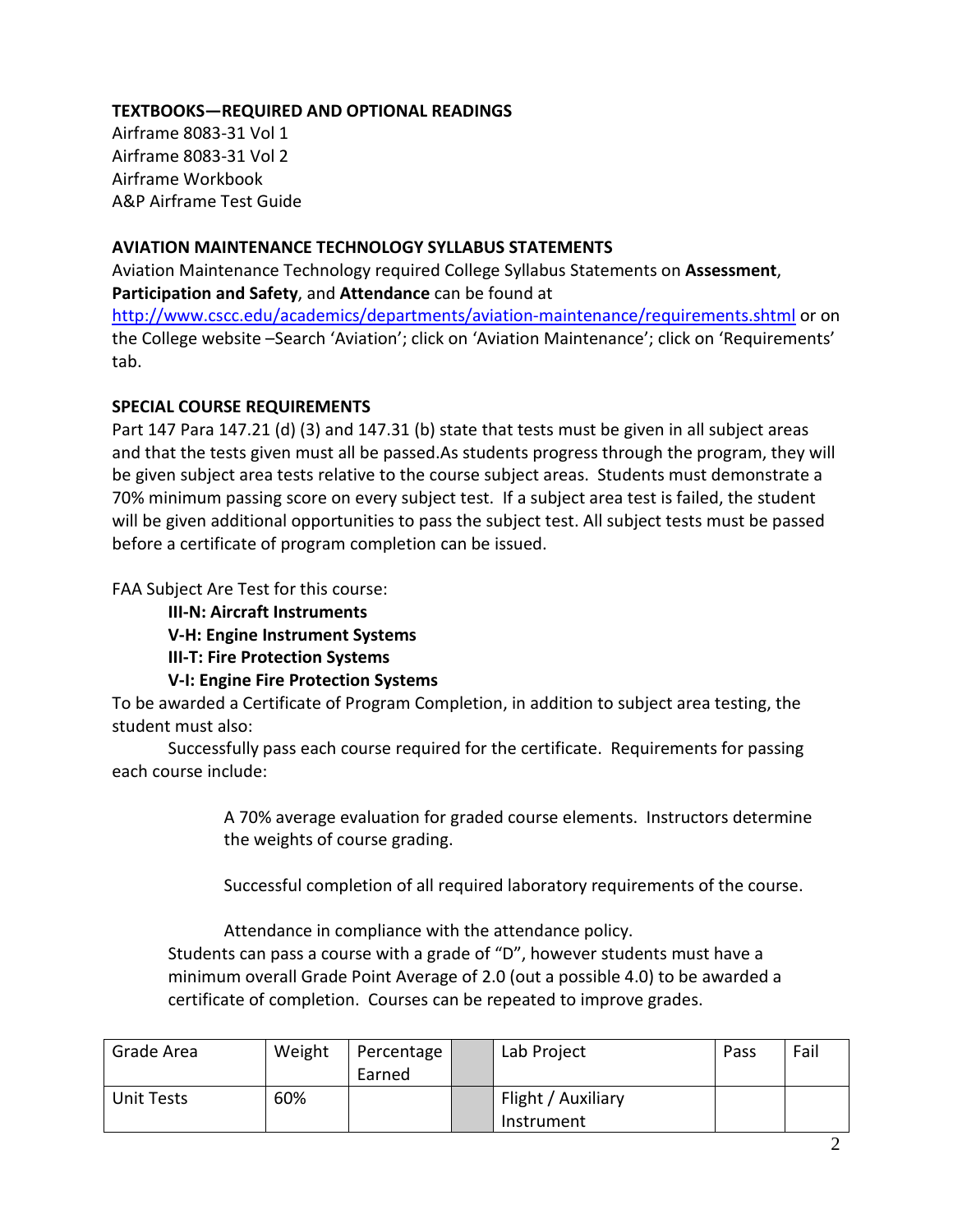| Mid-Term                  | 10%  | <b>Engine Instrument</b> |                                            |  |
|---------------------------|------|--------------------------|--------------------------------------------|--|
| Final                     | 15%  |                          | <b>Compass Swing</b>                       |  |
| Participation &<br>Safety | 10%  |                          | Thermocouple Instrument                    |  |
| Quizzes                   | 5%   |                          | Pitot / Static System Test                 |  |
| Total                     | 100% |                          | Instrument Inspection                      |  |
| Course Letter Grade       |      |                          | <b>Aircraft Fire Protection</b><br>Systems |  |
|                           |      |                          |                                            |  |

Student Resources, Rights, and Responsibilities: Columbus State Community College required College Syllabus Statements on College Policies and Student Support Services can be found at [https://www.cscc.edu/academics/syllabus.shtml.](https://www.cscc.edu/academics/syllabus.shtml)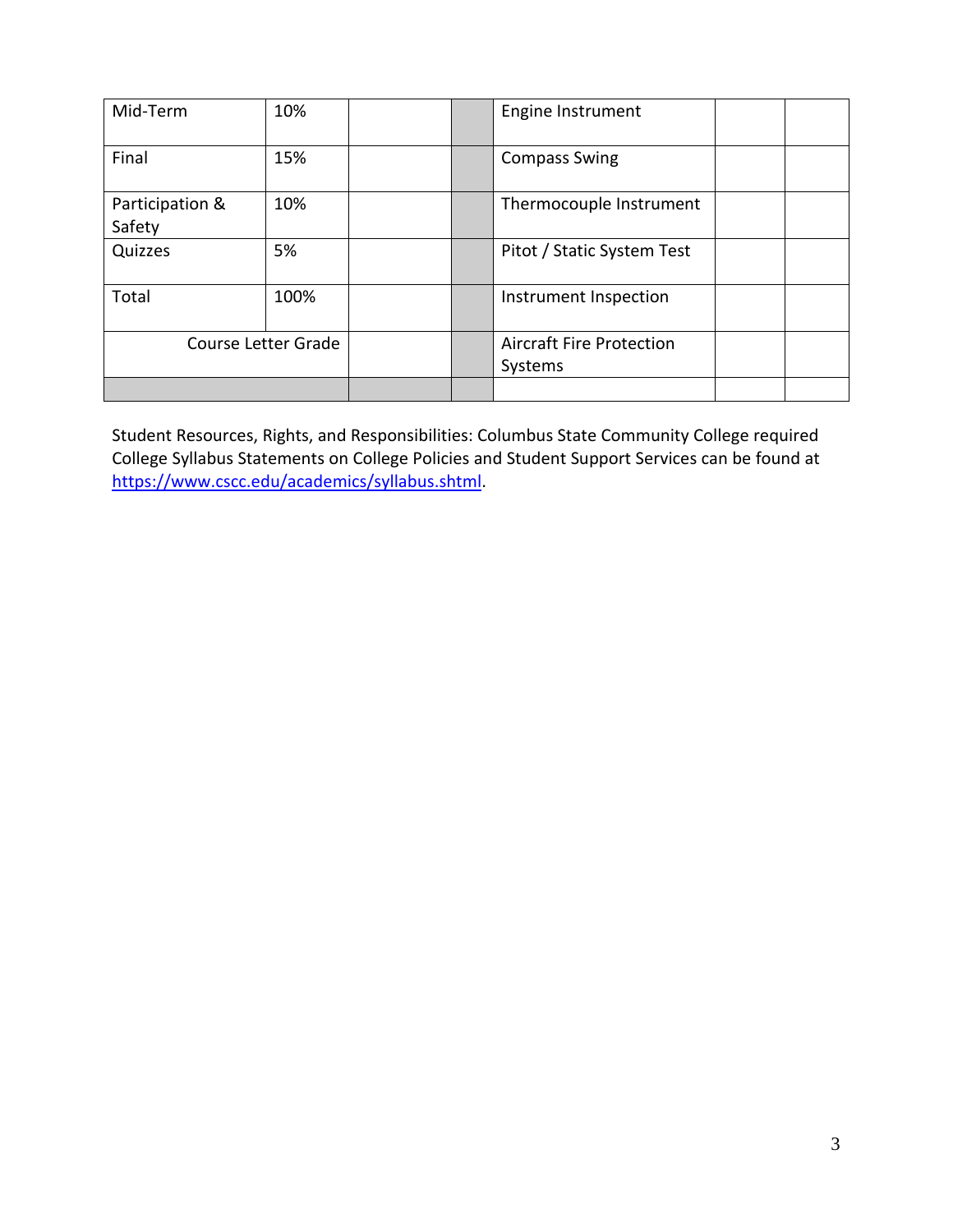#### **UNITS OF INSTRUCTION – AMT 2103**

| <b>ASSIGNMENT</b>   | <b>LEARNING</b>                    | <b>ASSESSMENT</b>            | <b>ASSIGNMENTS</b> |                               |
|---------------------|------------------------------------|------------------------------|--------------------|-------------------------------|
|                     | <b>OBJECTIVES</b>                  | <b>METHODS</b>               |                    |                               |
| <b>Assignment 1</b> | Flight Instrument<br>Systems       |                              | Read:              | AF Text Chap. 11 Sec. A       |
|                     |                                    | Worksheets                   | Labs:              | None                          |
|                     |                                    |                              | Test:              | None                          |
|                     | Engine<br>Instrument<br>Systems    | Test, Quizzes,<br>Worksheets | Read:              | AF Text Chap. 11 Sec. A       |
|                     |                                    |                              |                    | PP Text Chap. 2 Sec A         |
| <b>Assignment 2</b> |                                    |                              |                    | PP Text Chap. 4 Sec A         |
|                     |                                    |                              | Labs:              | Flight instruments lab sheets |
|                     |                                    |                              |                    | completed                     |
|                     |                                    |                              | Test:              | Test 1                        |
| <b>Assignment 3</b> | Auxiliary<br>Instrument<br>Systems |                              | Read:              | AF Text Chap. 11 Sec. A       |
|                     |                                    |                              | Labs:              | Worksheets, completion of lab |
|                     |                                    | Test, Quizzes,<br>Worksheets |                    | sheet                         |
|                     |                                    |                              | Test:              | Test 2                        |
|                     |                                    |                              |                    |                               |
|                     |                                    |                              | Test:              | None                          |
|                     | Instrument                         |                              | Read:              | AF Text Chap.11 Sec. B        |
|                     | system                             |                              |                    | PP Text Chap. 2 Sec A         |
| <b>Assignment 4</b> | Inspection,                        |                              | Labs:              | Worksheet and completion of   |
|                     | Service,                           | Test, Quizzes,               |                    | lab                           |
|                     | Maintenance,                       | Worksheets                   | Test:              | Test 3                        |
|                     | and                                |                              |                    |                               |
|                     | Troubleshooting                    |                              |                    |                               |
| <b>Assignment 5</b> | Aircraft Smoke                     |                              | Read:              | AF Text Chap. 16 Sec. A       |
|                     | and Fire                           | Test, Quizzes,               |                    | PP Text Chap. 11 Sec. A       |
|                     | <b>Detection</b>                   | Worksheets                   | Labs:              | Inspection and lab worksheet  |
|                     | Systems                            |                              | Test:              | Test 4                        |